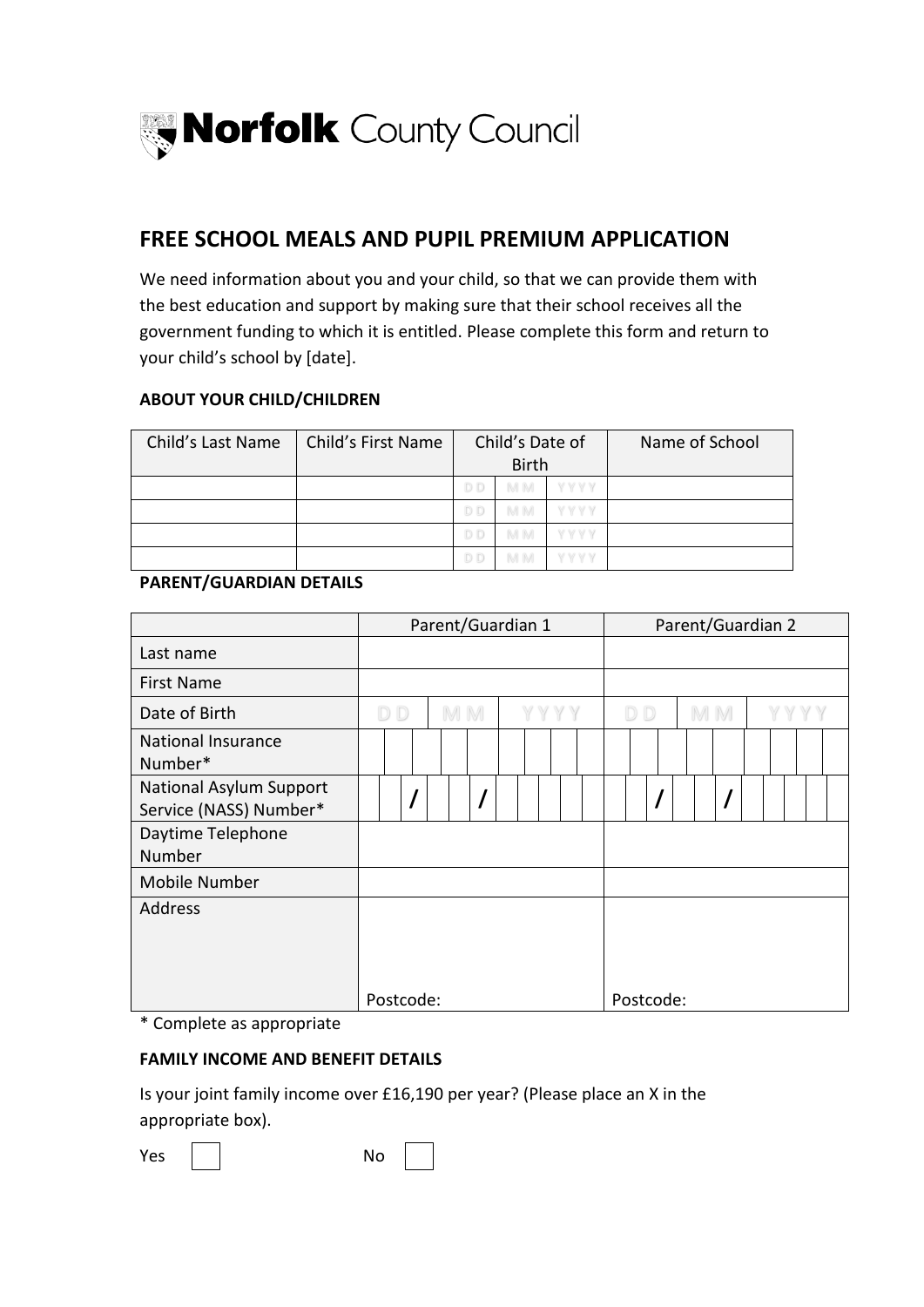If you have ticked yes, you do not need to complete the next section and can go straight to the declaration at the end of the form.

If you ticked no, please place an X in this box if you<sup>1</sup> are in receipt of any of the benefits listed below:

- Income Support
- Income-based Jobseekers Allowance
- Income-related Employment and Support Allowance
- Support from NASS (National Asylum Support Service) under part 6 of the Immigration and Asylum Act 1999
- the guarantee element of State Pension Credit
- Child Tax Credit (with no Working Tax Credit) with an annual income of no more than £16,190
- Working Tax Credit run-on
- Universal Credit.

Please place an X in this box if you are not sure whether your joint family income is over £16,190, or whether you are in receipt of one of the benefits listed above, but you would still like us to check whether your child is eligible for free school meals:

## DECLARATION

The information I have given on this form is complete and accurate. I understand that my personal information is held securely and will be used only for local authority purposes. I agree to the local authority using this information to process my application for free school meals. I also agree to notify the local authority in writing of any change in my family's financial circumstances as set out in this form.

Signature of parent/guardian: ………………………………………………………….

Date:……………………….

<sup>1</sup>  $1$  This includes those who have parental rights for the child/children named on this form.